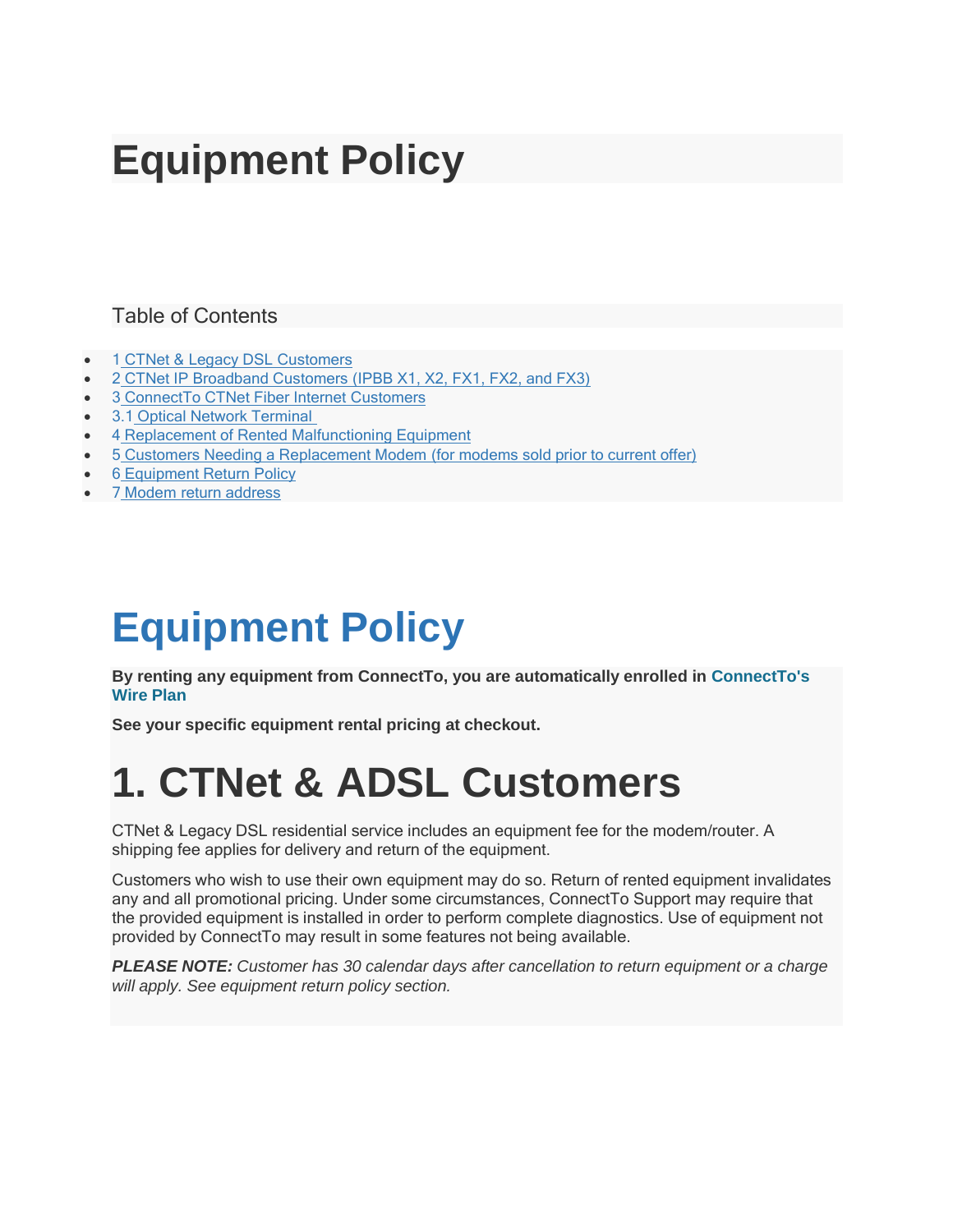# **2. CTNet IP Broadband Customers (IPBB X1, X2, FX1, FX2, and FX3)**

CTNet IP Broadband residential service includes a mandatory equipment fee for the modem/router and the analog telephone adapter. A shipping fee applies for return of the equipment.

Customer may not use their own modem/router for CTNet IP Broadband.

*PLEASE NOTE: Customer has 30 calendar days after cancellation to return equipment or a charge will apply. See equipment return policy section.*

## **3. ConnectTo CTNet Fiber Internet Customers**

ConnectTo provides residential Gigabit Fiber Internet customers with an Optical Network Terminal (free of charge) which also functions as an Analog Telephone Adapter (ATA) and a router/firewall with a Wi-Fi access point.

Upon termination of service, router/firewall equipment must be returned as directed by ConnectTo. **Please do not return the ONT.** Equipment non-return fees may apply if router/firewall is not returned.

Customers who wish to use their own equipment may do so. Return of rented equipment invalidates any and all promotional pricing, and customers will be subject to a shipping fee. Under some circumstances, ConnectTo Support may require that the provided equipment is installed in order to perform complete diagnostics. Use of equipment not provided by ConnectTo may result in some features being unavailable, including technical support. Third party modems are unsupported by ConnectTo.

*PLEASE NOTE: Customer has 30 calendar days after cancellation to return equipment or a charge will apply. See equipment return policy section.*

#### **3.1. Optical Network Terminal**

The Optical Network Terminal (ONT) is a device that translates the fiber light signal into an electrical signal that can communicate with your in-home Wi-Fi device. This device is typically mounted against a wall or in an out-of-the-way area, with an Ethernet cable connecting it to your inhome Wi-Fi device. **Once this ONT device is installed in your home, it should not be moved or removed under any circumstances. If you require relocation of the equipment, please contact Customer Support. The ONT must be serviced by a ConnectTo Technician. Depending on the scope of work, ConnectTo reserves the right to assess a fee for moving the ONT.**